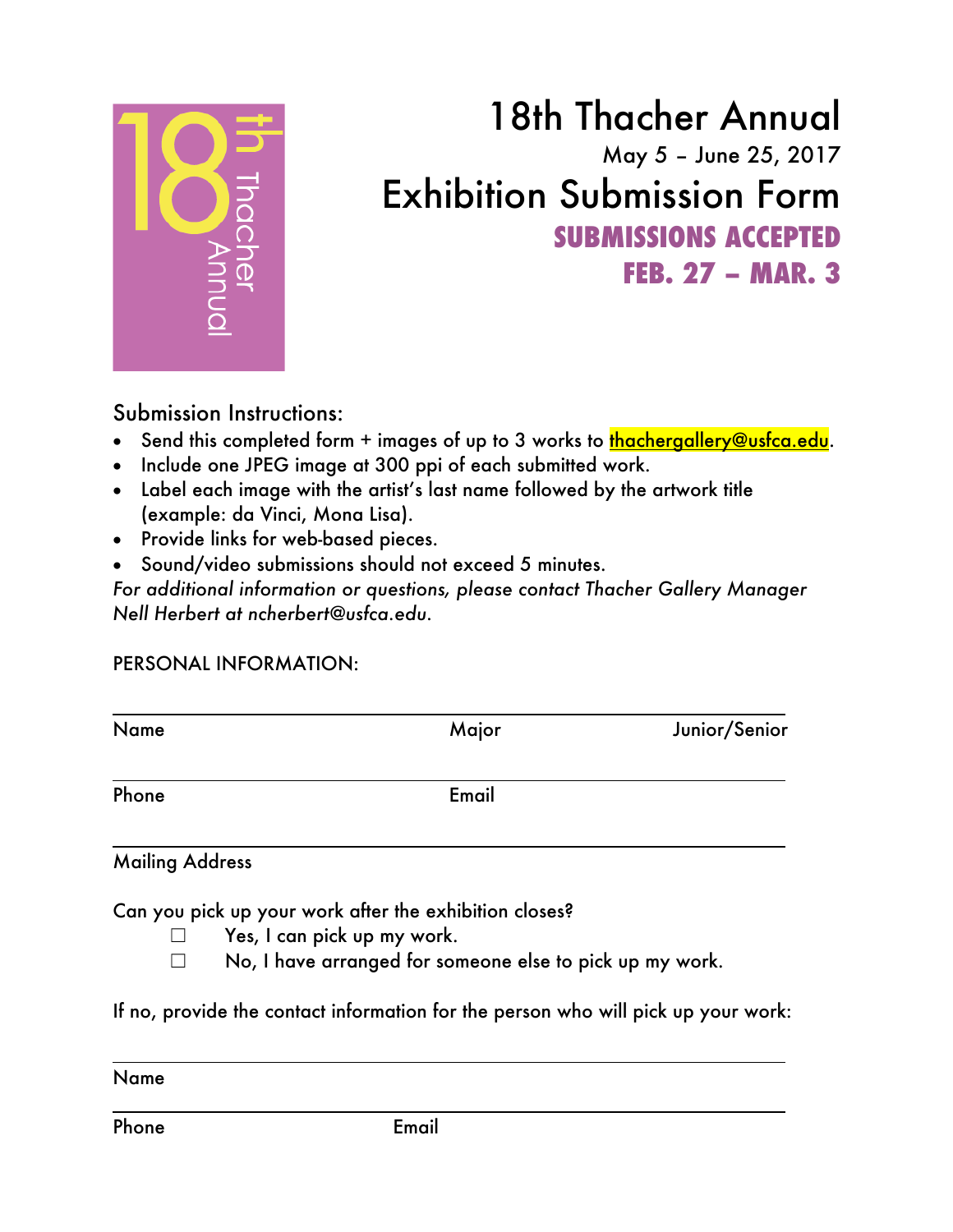| Artist's name        | Title of the work | Date completed  |
|----------------------|-------------------|-----------------|
| Medium               | <b>Dimensions</b> | Insurance value |
| <b>SUBMISSION 2:</b> |                   |                 |
| Artist's name        | Title of the work | Date completed  |
| Medium               | <b>Dimensions</b> | Insurance value |
| <b>SUBMISSION 3:</b> |                   |                 |
| Artist's name        | Title of the work | Date completed  |
| Medium               | <b>Dimensions</b> | Insurance value |

## *NOTE ABOUT INSURANCE VALUE:*

Please assign an appropriate insurance value (usually \$100 - \$500) to each work, according to the materials and time spent. Include any additional value you wish to apply to the piece. Note that all accepted works must be delivered framed and ready to hang (additional delivery instructions will be provided once works have been selected).